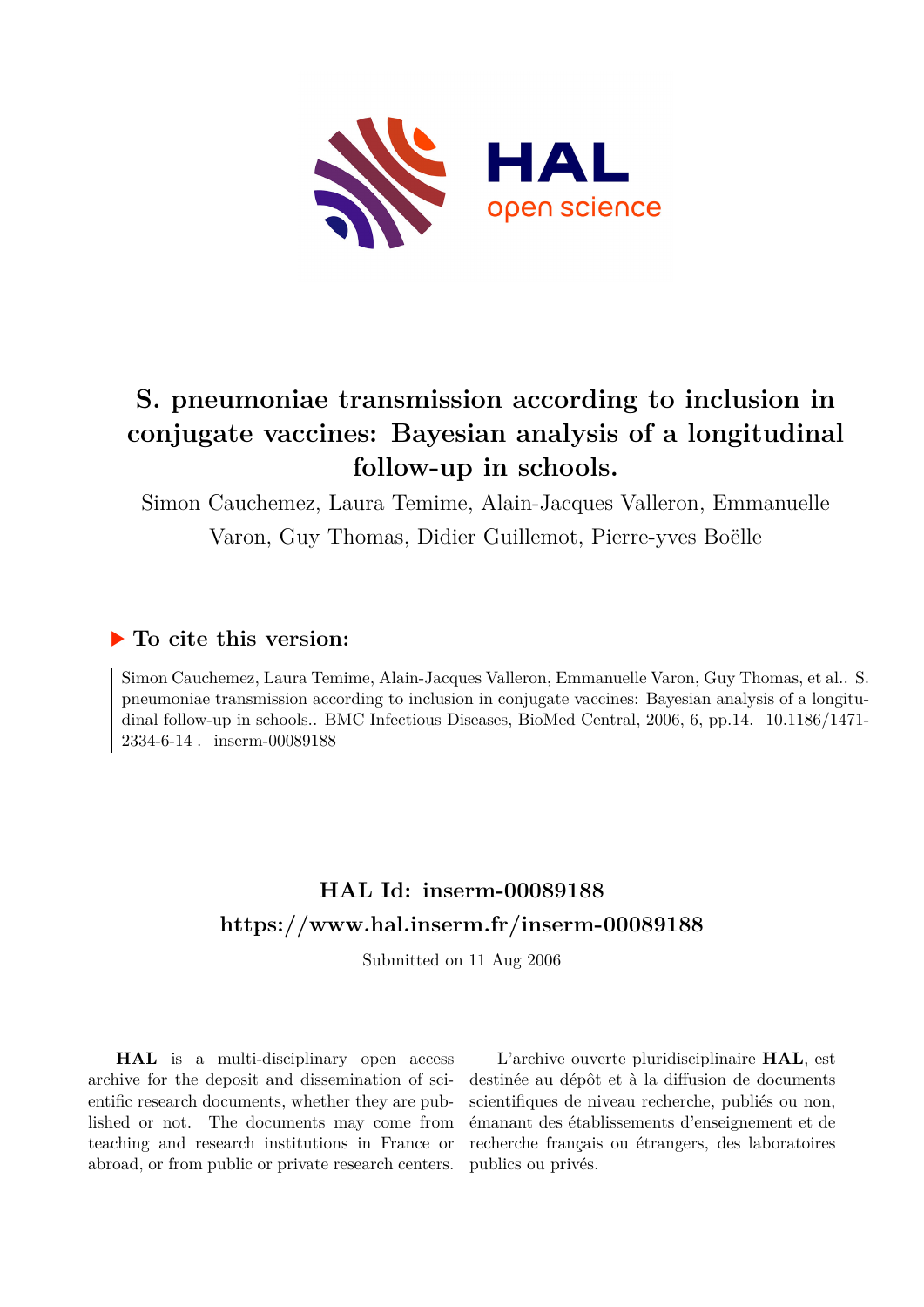## Research article **Contract Contract Contract Contract Contract Contract Contract Contract Contract Contract Contract Contract Contract Contract Contract Contract Contract Contract Contract Contract Contract Contract Contra**

## *S. pneumoniae* **transmission according to inclusion in conjugate vaccines: Bayesian analysis of a longitudinal follow-up in schools** Simon Cauchemez\*1,2, Laura Temime<sup>1,3</sup>, Alain-Jacques Valleron<sup>1,2,4</sup>, Emmanuelle Varon<sup>5</sup>, Guy Thomas<sup>1,2,4</sup>, Didier Guillemot<sup>6</sup> and Pierre-Yves Boëlle1,2,4

Address: <sup>1</sup>INSERM U707, Paris, France, <sup>2</sup>Université Pierre et Marie Curie, Paris, France, <sup>3</sup>CNAM, Paris, France, <sup>4</sup>Assistance Publique – Hôpitaux de Paris, Paris, France, <sup>5</sup>Centre de Référence du Pneumocoque, Hôpital Européen George Pompidou, Paris, France and <sup>6</sup>Institut Pasteur, Paris, France

Email: Simon Cauchemez\* - s.cauchemez@imperial.ac.uk; Laura Temime - laura.temime@u707.jussieu.fr; Alain-Jacques Valleron - valleron@u707.jussieu.fr; Emmanuelle Varon - Emmanuelle.VARON@hop.egp.ap-hop-paris.fr; Guy Thomas - thomas@u707.jussieu.fr; Didier Guillemot - guillemo@pasteur.fr; Pierre-Yves Boëlle - boelle@u707.jussieu.fr

\* Corresponding author

Published: 30 January 2006

*BMC Infectious Diseases* 2006, **6**:14 doi:10.1186/1471-2334-6-14

[This article is available from: http://www.biomedcentral.com/1471-2334/6/14](http://www.biomedcentral.com/1471-2334/6/14)

© 2006 Cauchemez et al; licensee BioMed Central Ltd.

This is an Open Access article distributed under the terms of the Creative Commons Attribution License [\(http://creativecommons.org/licenses/by/2.0\)](http://creativecommons.org/licenses/by/2.0), which permits unrestricted use, distribution, and reproduction in any medium, provided the original work is properly cited.

#### **Abstract**

**Background:** Recent trends of pneumococcal colonization in the United States, following the introduction of conjugate vaccination, indicate that non-vaccine serotypes tend to replace vaccine serotypes. The eventual extent of this replacement is however unknown and depends on serotypespecific carriage and transmission characteristics.

**Methods:** Here, some of these characteristics were estimated for vaccine and non-vaccine serotypes from the follow-up of 4,488 schoolchildren in France in 2000. A Bayesian approach using Markov chain Monte Carlo data augmentation techniques was used for estimation.

**Results:** Vaccine and non-vaccine serotypes were found to have similar characteristics: the mean duration of carriage was 23 days (95% credible interval (CI): 21, 25 days) for vaccine serotypes and 22 days (95% CI: 20, 24 days) for non-vaccine serotypes; within a school of size 100, the Secondary Attack Rate was 1.1% (95% CI: 1.0%, 1.2%) for both vaccine and non-vaccine serotypes.

**Conclusion:** This study supports that, in 3–6 years old children, no competitive advantage exists for vaccine serotypes compared to non-vaccine serotypes. This is an argument in favour of important serotype replacement. It would be important to validate the result for infants, who are known to be the main reservoir in maintaining transmission. Overall reduction in pathogenicity should also be taken into account in forecasting the future burden of pneumococcal colonization in vaccinated populations.

#### **Background**

Less than 10 *Streptococcus pneumoniae* (*S. pneumoniae*) serotypes, among more than 90, have been included in the *S. pneumoniae* conjugate vaccine formulation. Since these serotypes account for a large part of carriage (almost 80% of all carriage in the United States [1]) and the vaccine protects against colonization [2], a reduction in overall carriage after vaccination is expected, and has indeed been observed in vaccinated populations [3]. However, recent trends of pneumococcal colonization in the United



Received: 28 June 2005 Accepted: 30 January 2006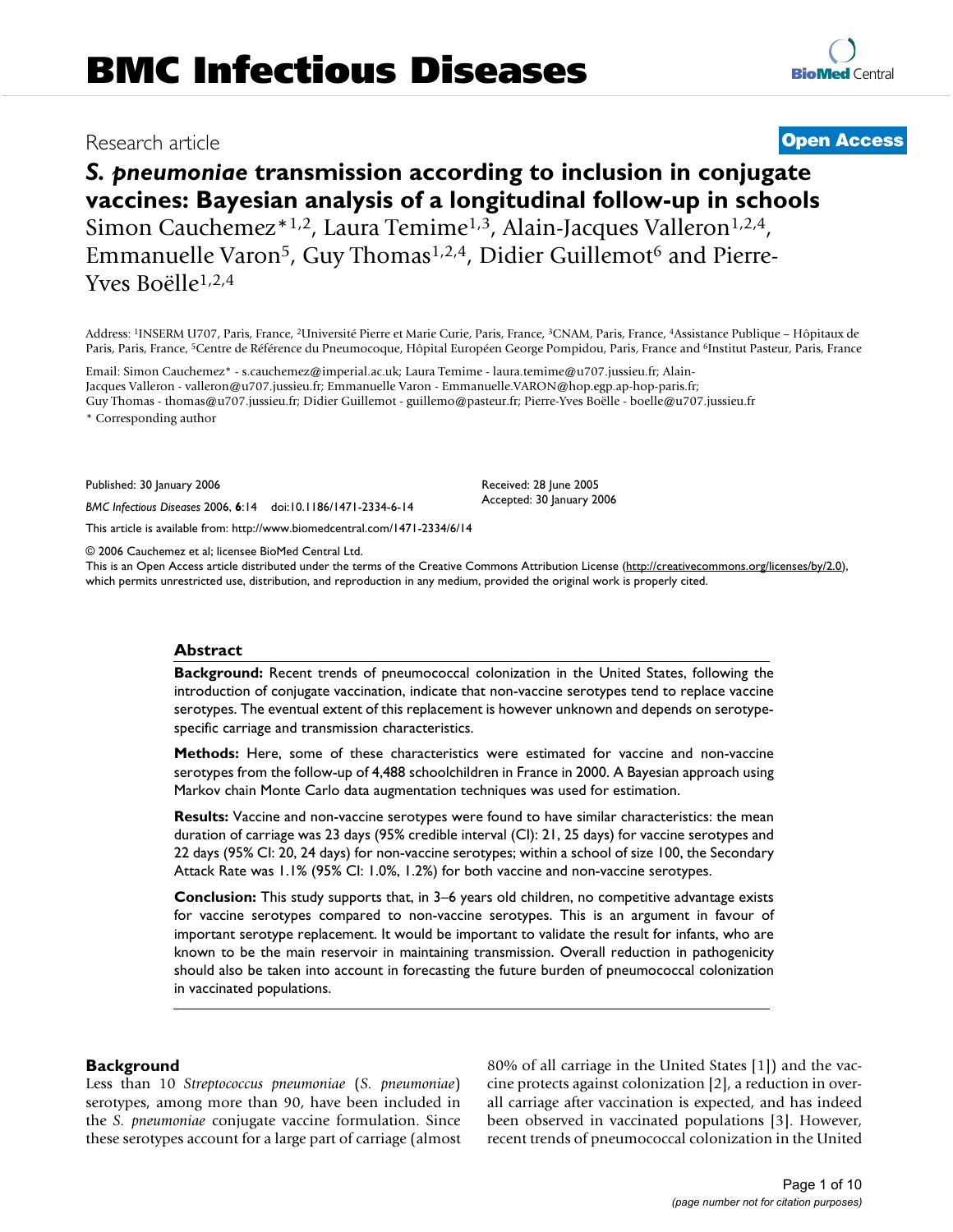**Table 1: Results of serotyping during follow-up of 4,488 children in 81 schools, January-May 2000, France.**

|                                  |                 | Frequency (%) |
|----------------------------------|-----------------|---------------|
| Serotypes with at least 30 swabs |                 |               |
| Vaccine serotypes†               | 19F             | 403 (4.1)     |
|                                  | 6 <sub>B</sub>  | 313(3.2)      |
|                                  | 23F             | 274 (2.8)     |
|                                  | $\overline{14}$ | 191(1.9)      |
|                                  | 18C             | 79 (0.8)      |
|                                  | 9V              | 79 (0.8)      |
| Non-vaccine serotypes            | 6A              | 281 (2.9)     |
|                                  | 3               | 238(2.4)      |
|                                  | 19A             | 212(2.2)      |
|                                  | 1 I A           | 80(0.8)       |
|                                  | 15A             | 72(0.7)       |
|                                  | 15B             | 54(0.5)       |
|                                  | 23A             | 46 (0.5)      |
|                                  | 17F             | 44 (0.4)      |
|                                  | 10A             | 42 (0.4)      |
|                                  | 9L              | 32(0.3)       |
| Other serotypes                  |                 | 247 (2.5)     |
| Non-colonized                    |                 | 7,170 (72.7)  |
| Total                            |                 | 9,857 (100.0) |

† Serotype included in the 7-valent conjugate vaccine.

States, following the introduction of conjugate vaccination, indicate serotype replacement [4,5], whereby a decrease in vaccine serotypes carriage is followed by an increase in carriage of non-vaccine serotypes. The eventual extent of this replacement is as yet unknown.

Mathematical models have predicted that replacement could occur in case of direct competition between serotypes in the absence of cross-immunity [6-9]. In these models, the extent of replacement is expected to be important if the degree of competition is high; and in this latter case, all the more that vaccine and non-vaccine serotypes have the same duration of carriage and transmission rate. However, this last assumption (same duration and transmission) could be challenged, considering the wide heterogeneity observed in serotype-specific prevalence, in favor of reduced capacity to colonize in the less frequent serotypes.

Ekdahl et al. [10] reported that there was no difference in the duration of carriage among 5 serogroups, 3 of which are included in the vaccine. Smith et al. [11] found that average duration of carriage ranged 6.7 to 62.5 days among 25 serotypes, 6 of which are included in the vaccine. However, these variations did not clearly identify vaccine serotypes as having longer carriage duration. Reported transmission rates of *S. pneumoniae* estimated from household data did not investigate serotype specific characteristics, nor inclusion in the vaccine [12,13]. While it has been reported that non-vaccine serotypes may be less invasive [14], there is currently little information on carriage and transmission characteristics according to serotype inclusion in the vaccine. This lack of knowledge may stem from the difficulty to analyze field data on colonization, which generally consist of samples irregularly spaced in time, and lack information about the times of colonization and decolonization.

Here, using recent computational-based statistical techniques, we analyze a prospective follow-up study of schoolchildren in France, with a view to estimating carriage and transmission characteristics of *S. pneumoniae* serotypes according to inclusion in the vaccine.

### **Methods**

#### *Data*

A five month longitudinal study of 3–6-year-old children in 81 schools, presented in detail elsewhere [15], was conducted from January to May 2000 in France. Oropharyngeal pneumococcal colonization was monitored. Swabs were collected in the schools approximately every month, for a five month period. The mean time lag between consecutive swabs was 37 days (standard deviation: 15 days). During the observation period, 9,857 swabs were collected for serotyping. Among the 4,488 3–6-year-old children attending the schools (88% of the 3–6-year-old children in the area under study), 2,445 (55%) gave at least one swab. Among children giving at least one swab, the mean number of swabs was four (min-max: one – five). All children attending the schools were included in the analysis, even those without a single observation during the follow-up.

The analysis was restricted to the carriage of the 16 serotypes that were isolated in at least 30 swabs in the selected schools. Table 1 presents the results of the serotyping.

The only currently available pneumococcal conjugate vaccine is the seven-valent vaccine, which includes serotypes 4, 6B, 9V, 14, 18C, 19F and 23F. Hence, we divided the serotypes selected for analysis into two groups: vaccine serotypes, and non-vaccine serotypes. The two groups are detailed in table 1. Vaccine serotype 4 was not selected for analysis because it was isolated in 10 swabs only. At the time of the study, conjugate vaccine had not been introduced in France, so that children participating in the study were all unvaccinated.

Figure 1 presents data collected in a school participating in the study. Among the 41 children of the school, 15, 6, 3, 4, 12 and 1 children gave respectively 5, 4, 3, 1 and 0 swabs. While serotype 6A was not detected in the school at the beginning of the follow-up, a micro-epidemic was observed during the second half of the follow-up, with at least 8 children carrying serotype 6A during this time period.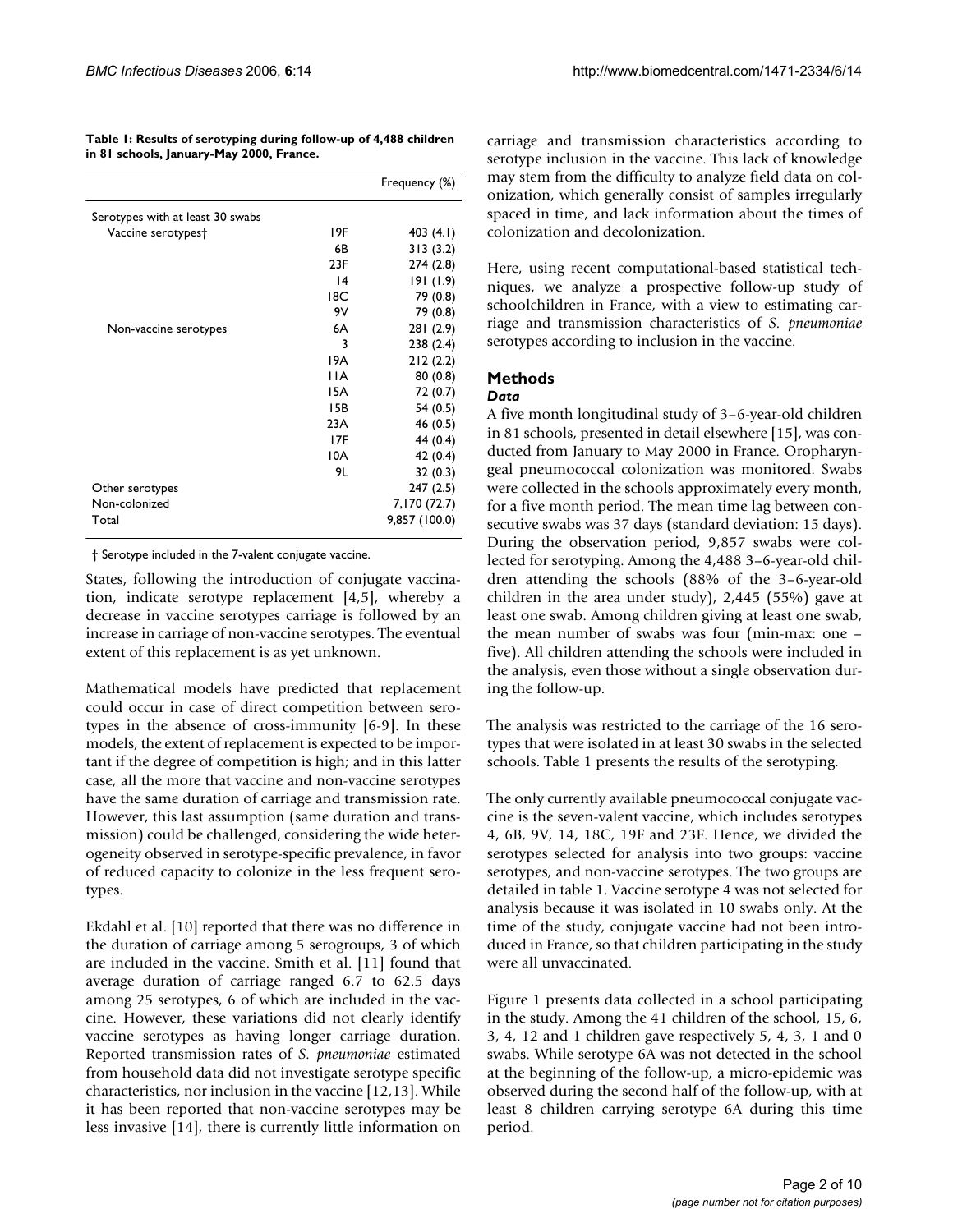

#### **Figure 1**

**Swabs collected in a school participating in the study**. "0" indicates that the sample was taken but no serotype was detected; otherwise, serotype number is given.

#### *Transmission model*

Here, we present a dynamic model for *S. pneumoniae* transmission in schools. The model detailed the individual rate of colonization and decolonization by *S. pneumoniae* for all children attending the schools (even those that gave no swab at all). In the subsequent section "Estimation of transmission parameters", we show how model parameters may be estimated from the data.

In the model, we assumed that dual colonization was impossible (a child colonized by one serotype may not acquire another unless first clearing). Non-colonized children could be colonized within their school (see § *Within-*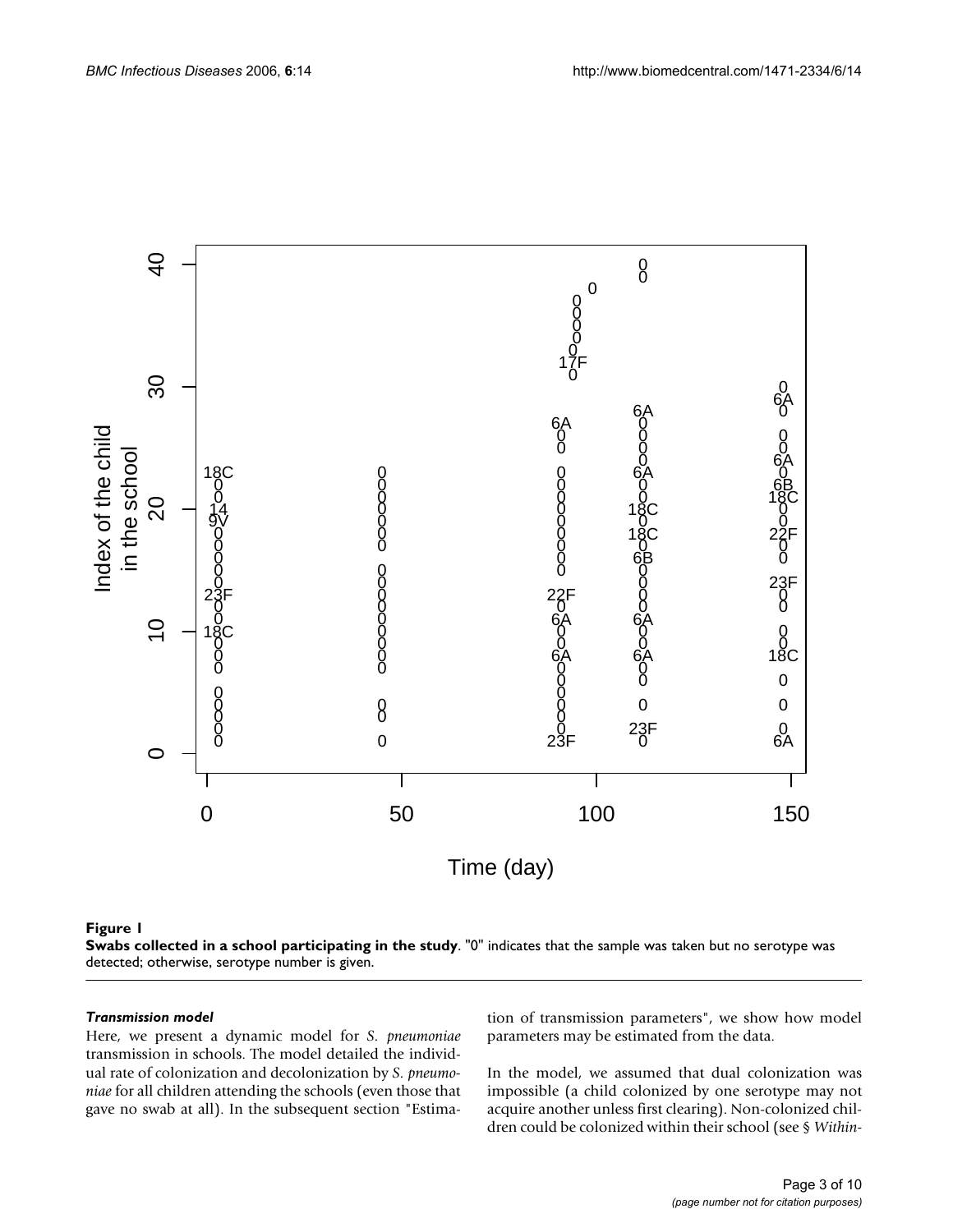|       |                                                                                              |    |                                | Augmented data (unobserved):                          |  |
|-------|----------------------------------------------------------------------------------------------|----|--------------------------------|-------------------------------------------------------|--|
|       | Observed data : swabs<br>$\triangle$ Serotype: S1,, S15;<br>$\bullet$ No serotype: No.<br>No |    | ❖ Carriage in continuous time; |                                                       |  |
|       |                                                                                              |    |                                | ❖ Compatible with the observation.                    |  |
|       |                                                                                              |    |                                | A complete trajectory compatible with the observation |  |
| Child |                                                                                              |    |                                |                                                       |  |
|       |                                                                                              | Nο |                                |                                                       |  |
| No    |                                                                                              |    |                                |                                                       |  |
|       |                                                                                              |    |                                |                                                       |  |

**Another trajectory compatible with the observation**

S1 S1

No S1 No

Child 1

2

3

**Figure 2** Data augmentation strategy to estimate transmission parameters of coccal carriage in schools *S. pneumoniae* from the longitudinal follow-up of pneumo-**Data augmentation strategy to estimate transmission parameters of** *S. pneumoniae* **from the longitudinal follow-up of pneumococcal carriage in schools**. The observed data consist of the times when swabs are collected in the school. The data are augmented with the times of colonization/decolonization. In the MCMC algorithm, augmented periods of carriage may be added/suppressed, split/combined; and the times of colonization/decolonization may change.

*school acquisition*), or in the community (*i.e*. out of the school, see § *Other assumptions*).

No

No

#### *Duration of carriage*

We assumed that the duration of carriage of a given serotype had an Exponential distribution with mean  $\mu_V$  for vaccine serotypes and  $\mu_U$  for non-vaccine serotypes. This particular distribution is in good agreement with observed data [10].

#### *Within-school acquisition*

We considered the school as a dynamic environment, i.e the number *C<sup>s</sup>* (*t*) of children colonized by serotype *s* at time *t* was a function of time. We assumed that, for each

child who was not colonized at time *t*, the individual rate to acquire serotype *s* in the school at time *t* was i) proportional to *C<sup>s</sup>* (*t*), since this increased opportunities for transmission; and ii) inversely proportional to the size *n* of the school to allow for reduced frequency of contacts in each pair of children in larger schools [16]. With these assumptions, the *individual* rate to acquire serotype *s* at time *t* was  $\beta C_s(t)/n$ , where *n* was the size of the school (including children that gave no swab at all) and  $\beta$  corresponded to pairwise child-to-child transmission rate, irrespective of the size *n* of the school. Note that this formulation leads to an aggregate rate of colonization due to intra-school transmission of  $\beta C_s(t) S(t)/n$ , where  $S(t)$  is the number of non colonized children, in agreement with the standard

S1

Time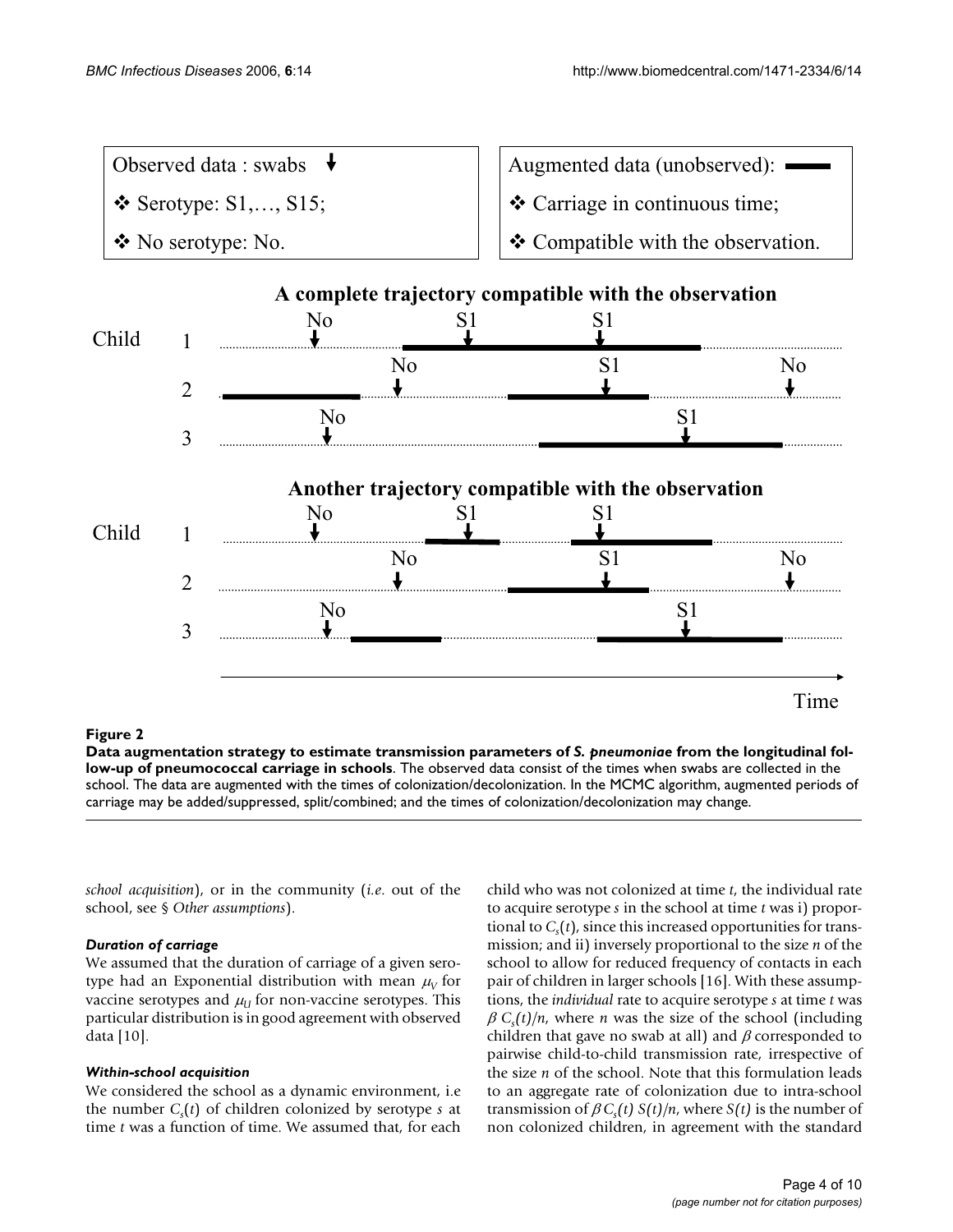Susceptible-Infectious-Susceptible model [17]. We denoted the child to child transmission rate  $\beta_V$  for vaccine serotypes, and  $\beta_U$  for non-vaccine serotypes.

#### *Other assumptions*

We assumed that, during the 5-months follow-up, a noncolonized child was exposed to a rate  $\alpha$  to acquire serotype *s* in the community, with <sup>α</sup>*s* constant over time. It was also necessary to define the probability that a child carried serotype *s* at the beginning of the follow-up by <sup>π</sup>*<sup>s</sup>* . The values of  $\alpha_s$  and  $\pi_s$  were serotype dependent. Parameters  $\alpha_s$ and  $\pi$ <sub>s</sub> will be considered according to two clusters to be learnt from the data through the model.

#### *Characterizing transmission from the model*

The model was used to calculate the monthly probability to acquire a serotype in the community, which is *1-exp(-*  $\alpha$ <sub>30</sub>) for serotype *s*. It was also possible to calculate the Secondary Attack Rate (*SAR*), defined here as the probability that a colonized child transmits the bacteria to a non-colonized child of his/her school for a colonization event. The Secondary Attack Rate combines information on the mean duration of carriage  $\mu$  and the child to child transmission rate  $\beta$ , and therefore allowed investigation of whether vaccine serotypes had 'globally' a better fitness for transmission than non-vaccine serotypes. Assuming that there is no transmission beyond the secondary case and that there is at maximum one acquisition of carriage per susceptible during the one month period, the probability of transmission between two children of a school of size *n* is:

$$
SAR = \int_0^\infty \left(1 - \exp(-\beta L/n)\right) f(L) dL
$$

where *L* is the duration of carriage with density *f(L)=exp(-*  $L/\mu$ *)/* $\mu$  and *1 - exp*(*-*  $\beta$  *L/n*) is the probability that a child colonized during time period *L* transmits to a non-colonized child of the school. Eventually, the Secondary Attack Rate was equal to  $(1 + N\mu^{-1}\beta^1)^{-1}$  within a school of size *n*.

#### *Estimation of transmission parameters*

#### *Data augmentation*

The transmission model may easily be estimated with likelihood-based approaches from complete data that consist of the times of colonization and decolonization for each child. In practice however, carriage is only observed at few times, so that the likelihood of the data is not readily available. Figure 2 illustrates the data augmentation strategy adopted to circumvent this difficulty. It consists of augmenting the data with a description of colonization in continuous time that is compatible with the observations [13].

Conditional on these augmented times and model parameters, the likelihood of the data is available, but since there is no unique way to choose the augmented times given the observation, a systematic exploration of the augmented times is necessary for inference. This is performed by Markov chain Monte Carlo (MCMC) sampling. In the algorithm, augmented periods of carriage may be added/ suppressed, split/combined; and the times of colonization/decolonization may change [13]. Figure 2 presents two augmented trajectories that are compatible with the observation and could be explored by our algorithm.

#### *Heterogeneity in the community acquisition rates of serotypes and in the probabilities of carriage at the beginning of follow-up*

Heterogeneity was allowed in the community acquisition rates of serotypes and in the probabilities of carriage at the beginning of follow-up. More precisely, we allowed serotypes to cluster in two subgroups, not fixed in advance, for each of these parameters. In the MCMC sampling scheme, changes in serotypes allocation were proposed independently for community acquisition rate and probability of carriage at the beginning of the follow-up.

#### *Bayesian hierarchical framework*

The statistical framework has a Bayesian hierarchical structure [18], with 3 levels:

A) The observation level ensures that the augmented data are consistent with the observation;

B) The transmission level describes the latent transmission process (transmission model);

C) The *prior* level specifies the *prior* distributions of the parameters: For the child to child transmission rate  $\beta$ , the community acquisition rate  $\alpha$  and the mean duration of carriage  $\mu$ , we specified vague flat priors consisting of Exponential distributions with means  $10^5$  day<sup>-1</sup>,  $10^5$  day<sup>-1</sup> and 10<sup>5</sup> days, respectively. The *prior* distribution for the probability  $\pi$  of carriage at the beginning of the follow-up was uniform from 0 to 1.

#### *MCMC implementation*

The MCMC algorithm was developed in C; the output was analyzed with R software. The seed used in the simulations was given by the computer clock. We performed 1,000,000 iterations for each run of the MCMC algorithm. The first 500,000 were discarded as the burn-in period. The output was then recorded once every 5 iterations to constitute a sample from the posterior distribution. The convergence was visually assessed, and tested with the Geweke criteria [19]. We also checked that estimates were robust to a change in the initial values.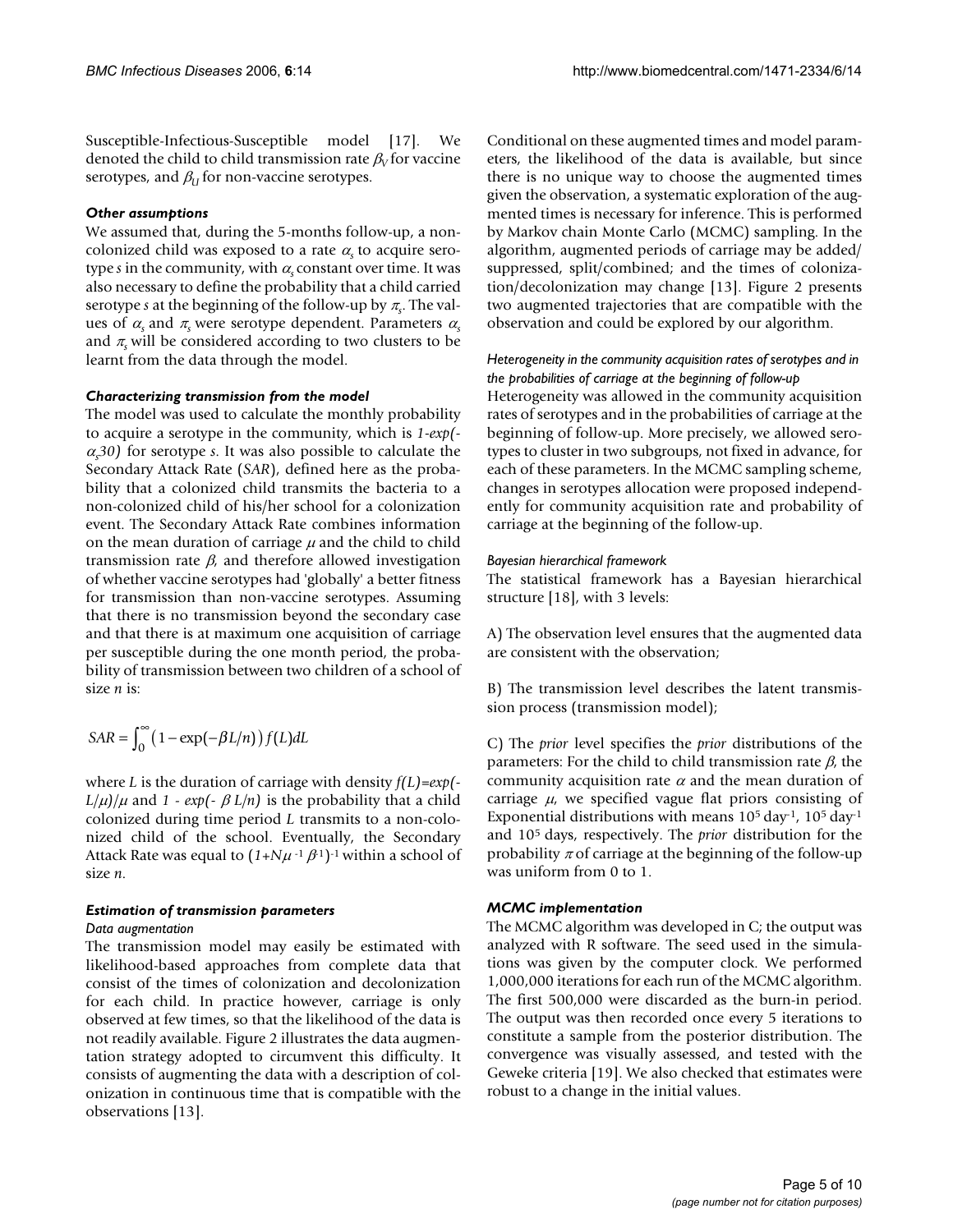|                                | Vaccine serotype* |                     | Non-vaccine serotype <sup>+</sup> |          | Ratio |            |
|--------------------------------|-------------------|---------------------|-----------------------------------|----------|-------|------------|
|                                | Mean              | 95% CI <sup>+</sup> | Mean                              | 95% CI±  | Mean  | 95% CI‡    |
| $\mu$ (days)                   | 23                | 21, 25              | 22                                | 20, 24   | 1.06  | 0.94, 1.18 |
| $\beta$ (% day-1)<br>SAR $(%)$ | 4.6               | 4.2, 5.0            | 5.1                               | 4.5, 5.6 | 0.91  | 0.80, 1.05 |
| $n = 30 \, \text{S}$           | 3.4               | 3.2, 3.7            | 3.6                               | 3.3, 3.8 | 0.97  | 0.88, 1.06 |
| $n = 50$ $\delta$              | 2.1               | 1.9, 2.2            | $2.2\phantom{0}$                  | 2.0, 2.3 | 0.97  | 0.88, 1.06 |
| $n = 100 \xi$                  | IJ                | 1.0, 1.2            | IJ                                | 1.0, 1.2 | 0.97  | 0.88, 1.06 |

**Table 2:** *Posterior* **mean and 95% credible interval of transmission parameters of** *S. pneumoniae* **according to serotype inclusion in the vaccine. Transmission parameters consist of the mean duration of carriage** µ**, the child to child transmission rate** β **and the Secondary Attack Rate (***SAR***).**

\* Serotypes 6B, 9V, 14, 18C, 19F, 23F which are included in the 7-valent conjugate vaccine were selected for analysis (at least 30 positive swabs). Vaccine serotype 4 was not selected for analysis because it was isolated in 10 swabs only.

† Serotypes 6A, 3, 19A, 11A, 15A, 15B, 23A, 17F, 10A, 9L were selected for analysis.

‡ CI, credible interval.

§*n*, size of the school.

Eventually, the joint *posterior* distribution of augmented data, clusters of serotypes and parameters was explored by MCMC sampling, and characterized by means and equaltailed 95% credible intervals (CI). For the community acquisition rates and the probabilities of carriage at the beginning of the follow-up, reported results correspond to the partition of serotypes with the largest *posterior* probability.

#### **Results**

Table 2 gives the *posterior* mean (95% CI) of carriage and transmission parameters of *S. pneumoniae*.

#### *Durations of carriage*

The mean duration of carriage was  $\mu_V$  = 23 (95% CI: 21, 25) days for vaccine serotypes and  $\mu_{U}$  = 22 (95% CI: 20, 24) days for non-vaccine serotypes, leading to a relative mean duration of carriage  $(\mu_{\text{V}}/\mu_{\text{U}})$  equal to 1.06 (95% CI: 0.94, 1.18).

#### *Colonization rate within a school*

The child to child transmission rate was  $\beta_V$  = 0.046 (95%) CI: 0.042, 0.050) day<sup>-1</sup> for vaccine serotypes and  $\beta_U$  = 0.051 (95% CI: 0.045, 0.056) day-1 for non-vaccine serotypes, leading to a relative child to child transmission rate (β*<sup>V</sup> /*β*U*) equal to 0.91 (95% CI: 0.80, 1.05). In schools of size 30, 50, and 100, the Secondary Attack Rate was respectively 3.4% (95% CI: 3.2%, 3.7%), 2.1% (95% CI: 1.9%, 2.2%) and 1.1% (95% CI: 1.0%, 1.2%) for vaccine serotypes, and 3.6% (95% CI: 3.3%, 3.8%), 2.2% (95% CI: 2.0%, 2.3%) and 1.1% (95% CI: 1.0%, 1.2%) for nonvaccine serotypes. The relative Secondary Attack Rate (*SAR<sup>V</sup> /SARU*) was 0.97 (95% CI: 0.88, 1.06) irrespective of the size of the school.

#### *Other parameters*

The *posterior* probability of the partition with largest support was 84% for the community acquisition rate and 92% for the probability of carriage at the beginning of the follow-up. Serotypes clustered identically regarding community acquisition rate and probability of carriage at the beginning of the follow-up. The first cluster of serotypes contained 9 serotypes (23A, 17F, 10A, 15B, 9V, 11A, 18C, 15A, 9L). It was characterized by a monthly probability of colonization in the community estimated at 0.40% (95% CI: 0.32%, 0.47%) per serotype, and a probability of carriage at the beginning of the follow-up equal to 0.48% (95% CI: 0.40%, 0.57%) per serotype. The second cluster consisted of 7 serotypes (19A, 14, 3, 6A, 23F, 6B, 19F). The monthly probability to acquire one of these serotypes out of the school was 1.40% (95% CI: 1.20%, 1.65%) per serotype, with a probability of carriage at the beginning of the follow-up equal to 2.3% (95% CI: 2.1%, 2.5%) per serotype. Serotypes that were found to have high community acquisition rate/probability of carriage at the beginning of the follow-up were those that were the most prevalent in the schools (191–403 swabs, as opposed to 32–80 swabs for other serotypes).

#### **Discussion**

We found that, in 3–6 years old children, the mean duration of carriage and the child to child transmission rate of *S. pneumoniae* was the same for vaccine and non-vaccine serotypes, from the analysis of a large cohort of schoolchildren.

Carriage was determined by oropharyngeal swabbing at each visit. This procedure is known to be less sensitive than nasopharyngeal swabbing [20]. Therefore, some samples could be falsely negative, and lead to underestimate the duration of carriage. However, our estimates of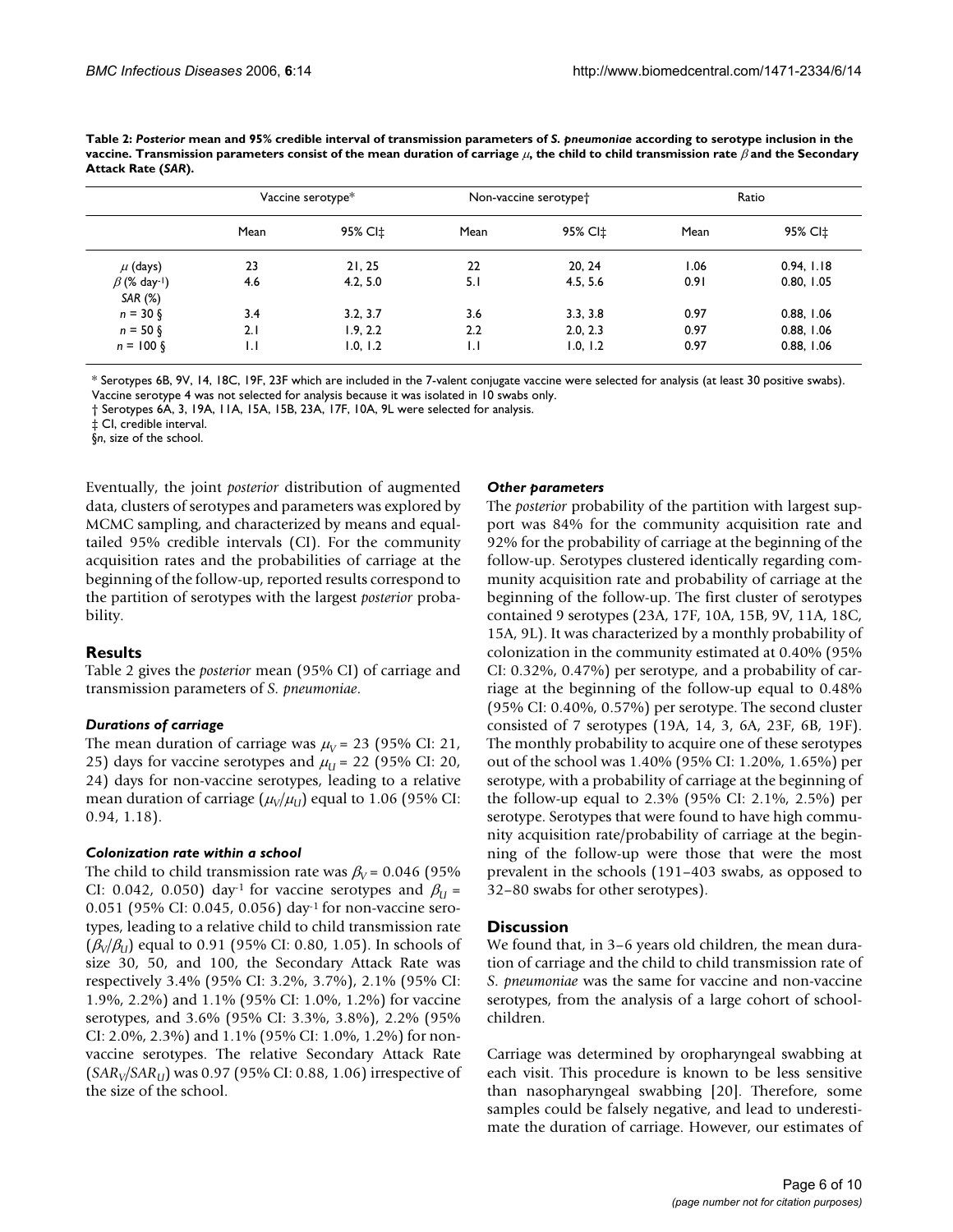

**(c) Average prevalence given detection of the serotype**



#### **Figure 3**

**Posterior predictive check**. Panel a and b: Predictive distribution of the number of consecutive swabs in which the same serotype was detected for non-vaccine (panel a) and vaccine (panel b) serotypes. Panel c: predictive distribution of the serotype-specific average prevalence given detection of the serotype in the school. Boxplots give quantiles 2.5%, 25%, 50%, 75% and 97.5% of the distributions; circles indicate observed values. The predictive distributions are derived from 700 epidemics simulated with transmission parameters drawn from the *posterior* distribution.

the mean durations of carriage (about 20 days for 3–6 years old children) are consistent with those reported by Ekdahl et al. [10]. Melegaro et al. [12] also found a carriage duration of 20 days for children  $\geq$  5 years old, but of 50 days for children <5 years old. This difference could be explained by the presence of children under 2 years old,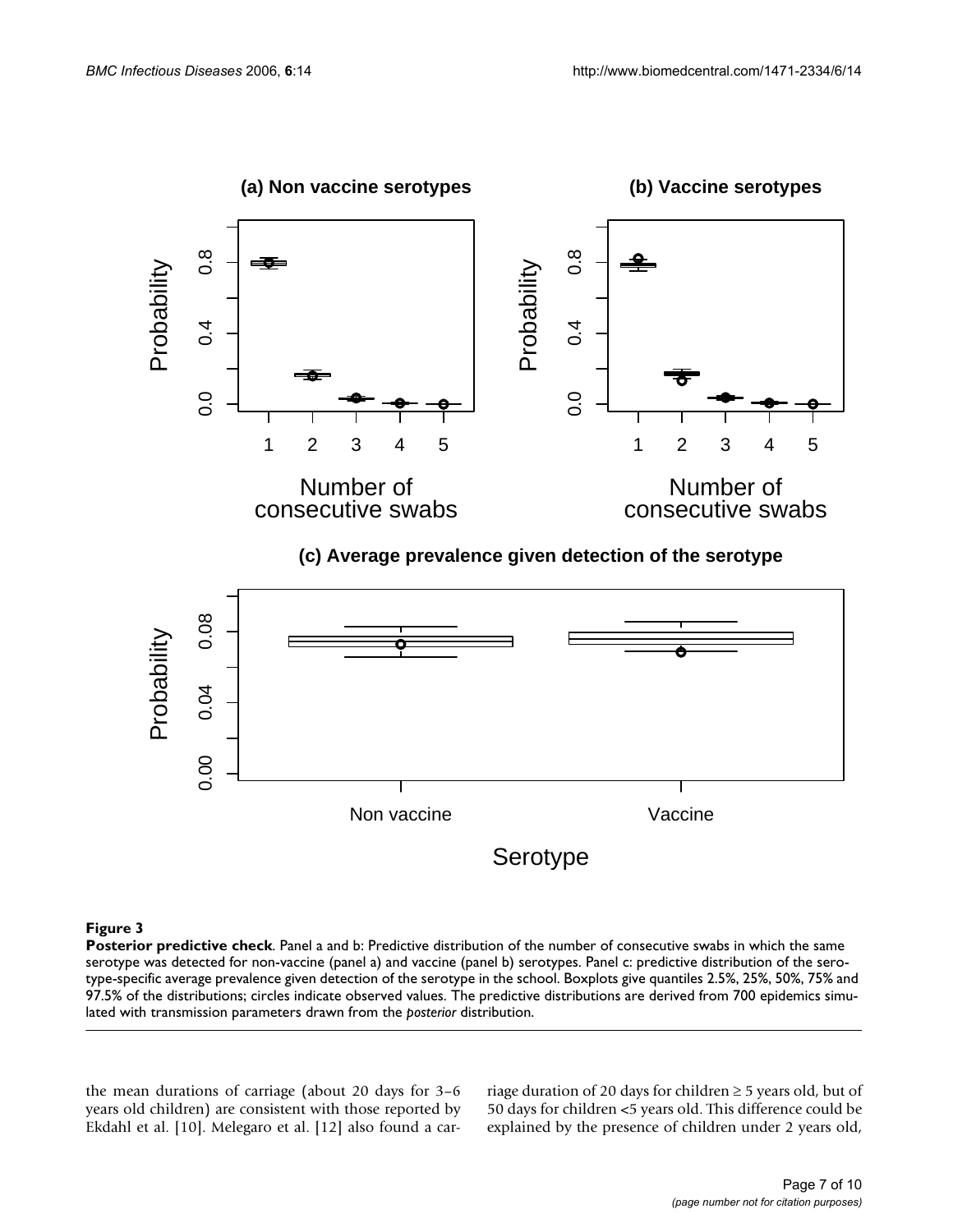who are known to have the largest durations of carriage [10] and were not covered by our study, and also by a coarser characterization of serotypes in Melegaro et al. [12]. A larger estimate of the duration of carriage (45 days) was found by Auranen et al. [13] for subjects older than 2 years old. Here again, a possible difference in the age distributions of the population under study might explain the differences in the estimates.

Here, we detected no difference between vaccine and nonvaccine serotypes for durations of carriage, child to child transmission rates and Secondary Attack Rates among school age children. These results are consistent with those of Ekdahl et al. [10] who found no significant difference between durations of carriage of serogroups when adjusted for age; but contrast with those of Smith et al. [11] who concluded that there was a factor of 10 between the mean durations of carriage of the most/least persistent serotypes. Swabs were collected weekly in [10]; and monthly in [11] and in our study (80% of intervals between paired nasal swab specimens were larger than ≥ 28 days in the study of Smith et al.; this proportion is even larger in our study). Our approach could be used to reanalyze the data of Smith et al [11] and investigate whether their results are robust to: i) the possible occurrence of decolonization/re-colonization between consecutive positive swabs; ii) the inclusion of micro-epidemics in the stochastic transmission model. Since sensitivity of oropharyngeal swabbing is not likely to be serotypedependent, differences between vaccine and non-vaccine durations of carriage should not be affected if durations of carriage were underestimated. Simulation studies showed that we could have detected differences between durations of carriage of the order of one week, but also that the sampling interval (approximately 1 month in our study) was sufficient to estimate durations of carriage in the considered range ( $\geq$ 18 days). It would be important to investigate if it is still the case with shorter durations of carriage.

Simple statistics from the raw data supported that child to child transmission rates and mean durations of carriage were similar across vaccine and non vaccine serotypes. Figure 3 shows the distribution of the number of consecutive swabs in which the same serotype was detected in the same children. This distribution was the same for nonvaccine (circle, panel a) and vaccine (circle, panel b) serotypes, suggesting similar durations of carriage since the frequency of sampling was not serotype dependent. We also calculated, for each school and each month during the follow-up, the serotype-specific prevalence as the ratio (number of positive swabs for serotype *s*)/(total number of swabs) for serotype *s*. The average prevalence was expectedly larger for vaccine serotypes (2.1%) than for non vaccine serotypes (1.1%). But once a serotype was detected in the school, its average prevalence was 7% irrespective of inclusion in the vaccine. This suggests that inter-individual transmission in schools was similar for vaccine and non-vaccine serotypes. Next, we performed *posterior* predictive check using simulations from the transmission model used for analysis (see the Appendix). Figure 3 gives the distribution of the number of consecutive swabs predicted by the model for non-vaccine (boxplot, panel a) and vaccine (boxplot, panel b) serotypes, and the predictive distribution of prevalence given detection of the serotype (boxplot, panel c). For the 2 criteria, related respectively to duration of carriage and to microepidemics ( $\sim$  child to child transmission rate), model predictions closely match the data.

Infants are known to be the main reservoir in maintaining transmission. Consequently, the differences we found in the community acquisition rates could proceed from heterogeneity in serotype-specific prevalence in infants. Our data does not allow to judge whether serotype-specific prevalence in infants could be compatible with the absence of differences in the duration of carriage and in the child to child transmission rate (like it is for 3–6 years old children).

While the absence of difference between vaccine and nonvaccine serotypes seems at odds with the large differences observed in serotypes prevalence, mathematical models have shown that, in the context of direct competition with short term immunity [6-9] or in the context of indirect competition with long term immunity [6], the difference in serotypes prevalence could be much larger than what would be expected in the absence of competition. For example, in [6], competition between 2 serotypes with close transmission characteristics (basic reproduction number 2.2 and 1.8 respectively) led to extinction of the serotype with reduced transmissibility. Temime et al. [9] have shown that competition between serotypes was sufficient to generate large differences in prevalence according to serotypes, even in the absence of difference in transmission characteristics. While different modes of competition may influence serotypes equilibrium prevalence, replacement may occur only in case of direct competition in the absence of long-term immunity [6]. In this context, the extent of replacement depends on the degree of competition, but also on serotype specific transmission characteristics, which determine the ability of non vaccine serotypes to re-colonize the ecological niche released by vaccine serotypes.

In order to explain differences in the prevalence of carriage, heterogeneity is required in at least one parameter among the duration of carriage, the child to child transmission rate and the community acquisition rate. In this respect, if duration of carriage and child to child transmission rate had been fixed to the same value for all sero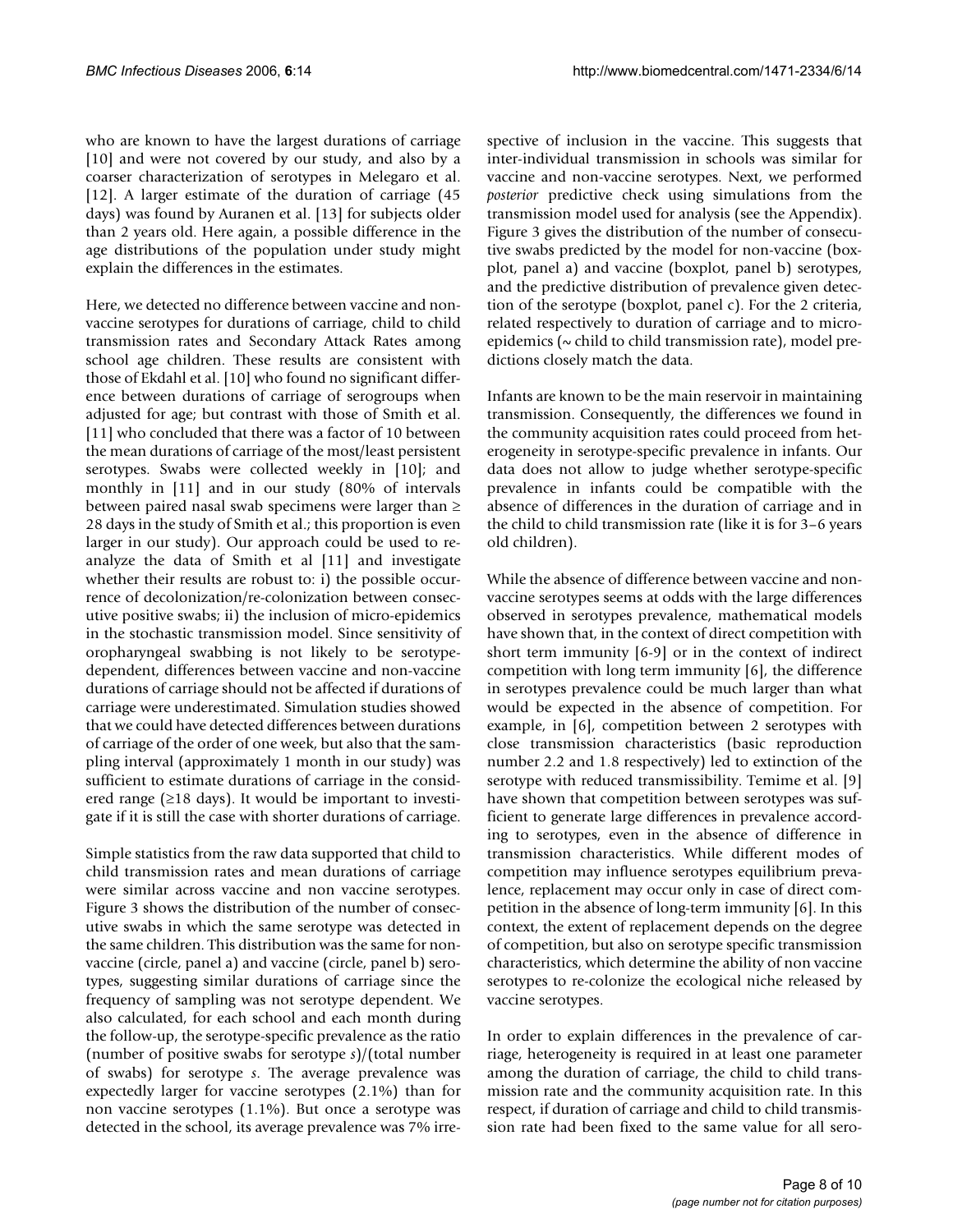types, differences in the community acquisition rate would have naturally shown to match the differences in serotype specific prevalence in the data. However, our purpose was here to determine whether the data could indicate which differences were the most likely. To that end, we imposed that the mean duration and the child to child transmission rate should be the same among vaccine serotypes and among non vaccine serotypes, but allowed for differences between these two classes. In this framework, it is possible to obtain differences in the mean duration of carriage, or child to child transmission rate, between vaccine and non-vaccine serotypes, irrespective of a difference in the community acquisition rate. We have found, using simulations, that the data and procedure were informative and selective enough to do this: changes in the mean duration of carriage, in the presence of heterogeneity in the community acquisition rate, were identifiable in the framework described.

In this paper, we focused on pneumococcal carriage and not on pneumococcal acute otitis media or invasive disease. While our results favour the hypothesis that replacement should follow vaccination, the overall impact on pneumococcal disease is less clear. In a vaccinated population the othopathogenic capacities of the replacing nonconjugate vaccine type pneumococci have been established [21,22]. For invasive diseases, some serotypes not included in the vaccine appear to be less invasive [14] and a reduction in incidence could follow the introduction of the vaccine despite replacement in carriage.

We considered a model in which competition was direct and prevented dual colonization. This last assumption is strong since dual colonization is possible [23,24]. However, given the nature of our data in which at most 1 serotype may be detected per swab, this was the only sensible approach. If information on dual colonization were available in the data, the approach could easily be extended to estimate competition parameters as listed by Lipsitch [7]. Our approach, similar to that of Auranen et al. [13], amounted to consider that in case of dual colonization in one individual there was a "major" serotype that would be transmitted. The results should be robust to this assumption unless there was a significant transmission of "minor" serotypes in case of dual transmission.

In our analysis, we investigated transmission of the 16 serotypes that were the most prevalent in the dataset. We assumed that individuals carrying less prevalent serotypes were susceptible to colonization by serotypes under study (absence of direct competition). This may have an effect on the duration of carriage estimates as out competition may have occurred rather than clearance of the serotype that was originally carried. However, the effect should be limited since serotypes included in the analysis represent 93% of overall carriage.

Heterogeneity in community acquisition rates and probabilities of carriage at the beginning of the follow-up was explored by allowing free cluster formation according to these parameters. The number of clusters was fixed  $(= 2)$ , but the composition of the clusters was determined by the MCMC algorithm. With a number of clusters fixed to 3 or 4, the estimates of the mean durations of carriage and the child to child transmission rates remained unchanged.

### **Conclusion**

In conclusion, this study supports that, in 3–6 years old children, no competitive advantage exists for vaccine serotypes compared to non-vaccine serotypes. This is an argument in favour of important serotype replacement. It would be important to validate the result for infants, who are known to be the main reservoir in maintaining transmission. Overall reduction in pathogenicity should also be taken into account in forecasting the future burden of pneumococcal colonization in vaccinated populations.

### **Abbreviations**

CI, Credible Interval;

*SAR*, Secondary Attack Rate;

*S. pneumoniae*, Streptococcus pneumoniae;

MCMC, Markov chain Monte Carlo.

#### **Appendix: Simulations**

Seven hundred epidemics were simulated from the model, with transmission parameters for the serotypes (child to child transmission rate  $\beta$ , community acquisition rate  $\alpha$  and mean duration of carriage  $\mu$  for each serotype) drawn from the *posterior* distribution. The probability of carriage at time 0 was not sampled from the *posterior* distribution. Rather, we let the simulation start in the remote past  $(t = -1000)$  with no carriage in the school. The distribution of carriage at time 0 is therefore only dependent on the transmission parameters  $\beta$ ,  $\alpha$  and  $\mu$ . The simulations were designed so that field and simulated data had the same structure: same number of schools and same number of children per school; same number of swabs for children *j* of schools *i* of both data, collected at the same times.

### **Competing interests**

The author(s) declare that they have no competing interests.